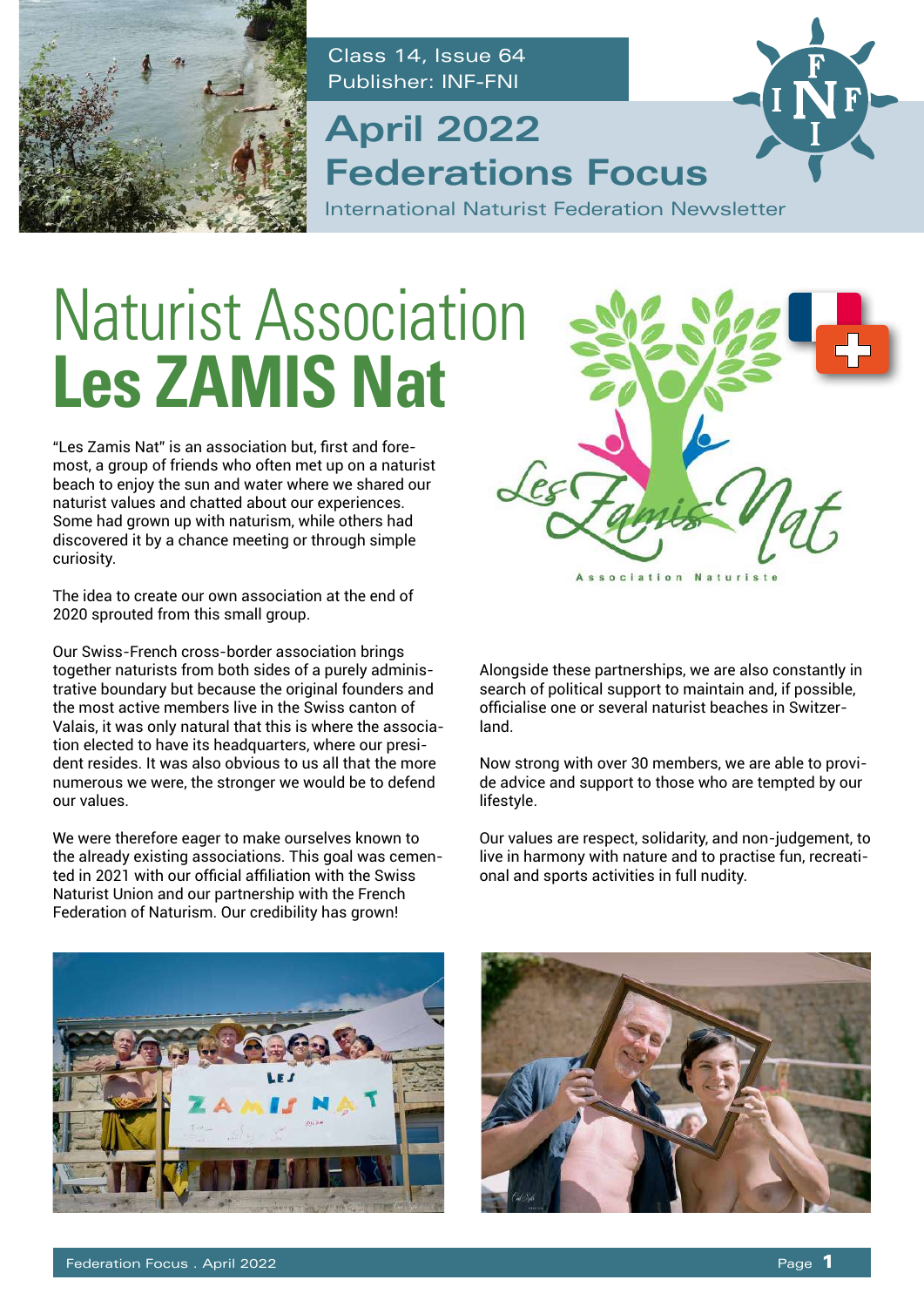## **EuNat Meeting** in Serbia

**From 24th to 27th February, the delegates of several European naturist federations met in Belgrade for the 12th meeting of the European Commission of Naturism.**

We were very warmly welcomed by the **Naturist Organisation of Serbia**. Kindness, generosity and laughter were the weekend's themes. We visited the city of Belgrade and its emblematic sites as well as naturist locations in and around Belgrade (sauna, beach) and in Novi Sad, where the members of the association, which occupies the naturist beach on the Danube welcomes us with delicious homemade treats. We then went on to visit the world class spa complex, Hotel Fruske Terme.

The meeting was chaired by Armand Céolin, the exiting EuNat secretary, assisted by his sports officer Sook-Hwa Noh. Also present were the members of the Executive Committee of the International Naturist Federation, the president Sieglinde Ivo, the co-president Stéphane Deschênes, the treasurer Dominique Dufour and the secretary Jean Peters. The youth officer, Daniela Schleicher, was sadly absent.

EuNat is the organisation behind the big annual events like the youth meeting, Alpe-Adria, the pétanque competition, the Northern and Southern European gatherings, and the international swimming gala. We talked about the success of these events in 2021 in spite of the pandemic and we agreed on the budgets for those to come,



where we hope to see an increase in attendance. All of these events are open to naturists from all over the world. For dates and information, please check out the federation's website: **https://events.inf-fni.org/de/**

Till next year in Bonn!

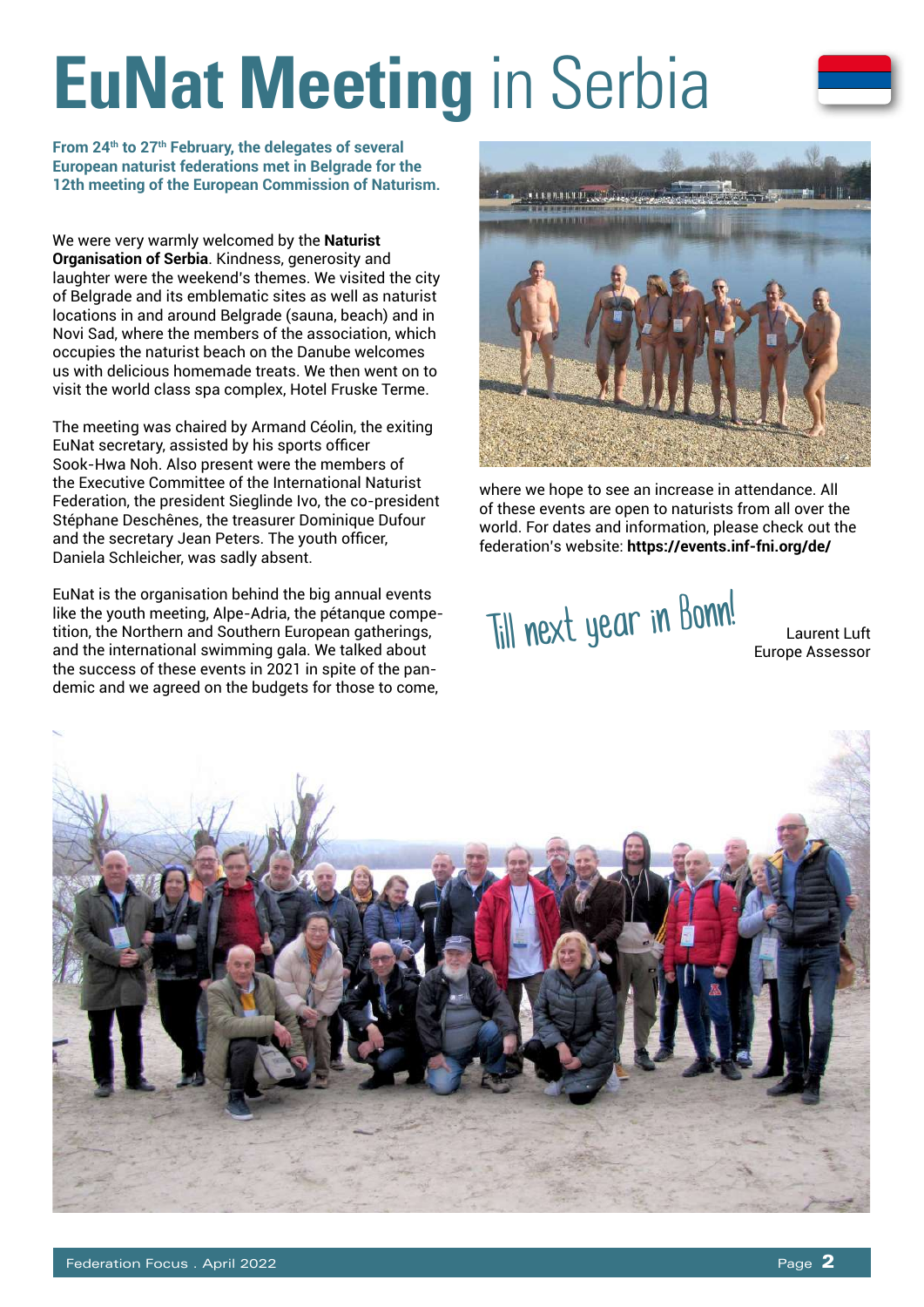## **Naturism** in Novi Sad



On the river Danube, which inspired Johann Strauss Jr. to give the name to his famous Waltz "On the Beautiful Blue Danube", two countries south of Vienna, at the 1262nd kilometre to the mouth of the Danube, there is a lovely naturist beach, tucked away on a sheltered part of the bank, not far from the outskirts of Novi Sad, the capital of the Autonomous Province of Vojvodina, the second largest city in Serbia.

The history of naturism and nudism in Novi Sad and its surroundings - if we are to believe the old texts from the press at the time - dates back at least a hundred years ago. In one of the daily papers there was an article which says that "in some circles of the rich youth, young men and women are engaged in a new kind of entertainment - they go in small boats to the nearby river islands, which are not accessible from the mainland, to bathe and sunbathe there stark naked!"

### **Focus June**

**Deadline to remit articles:**  20<sup>th</sup> May 2022

**Release of Focus latest:**  05th June 2022

Of course, the omniscient journalist did not try to join the youth and make a report on the spot, but only made a sarcastic remark: "who knows what else is happening there besides sunbathing and swimming?"

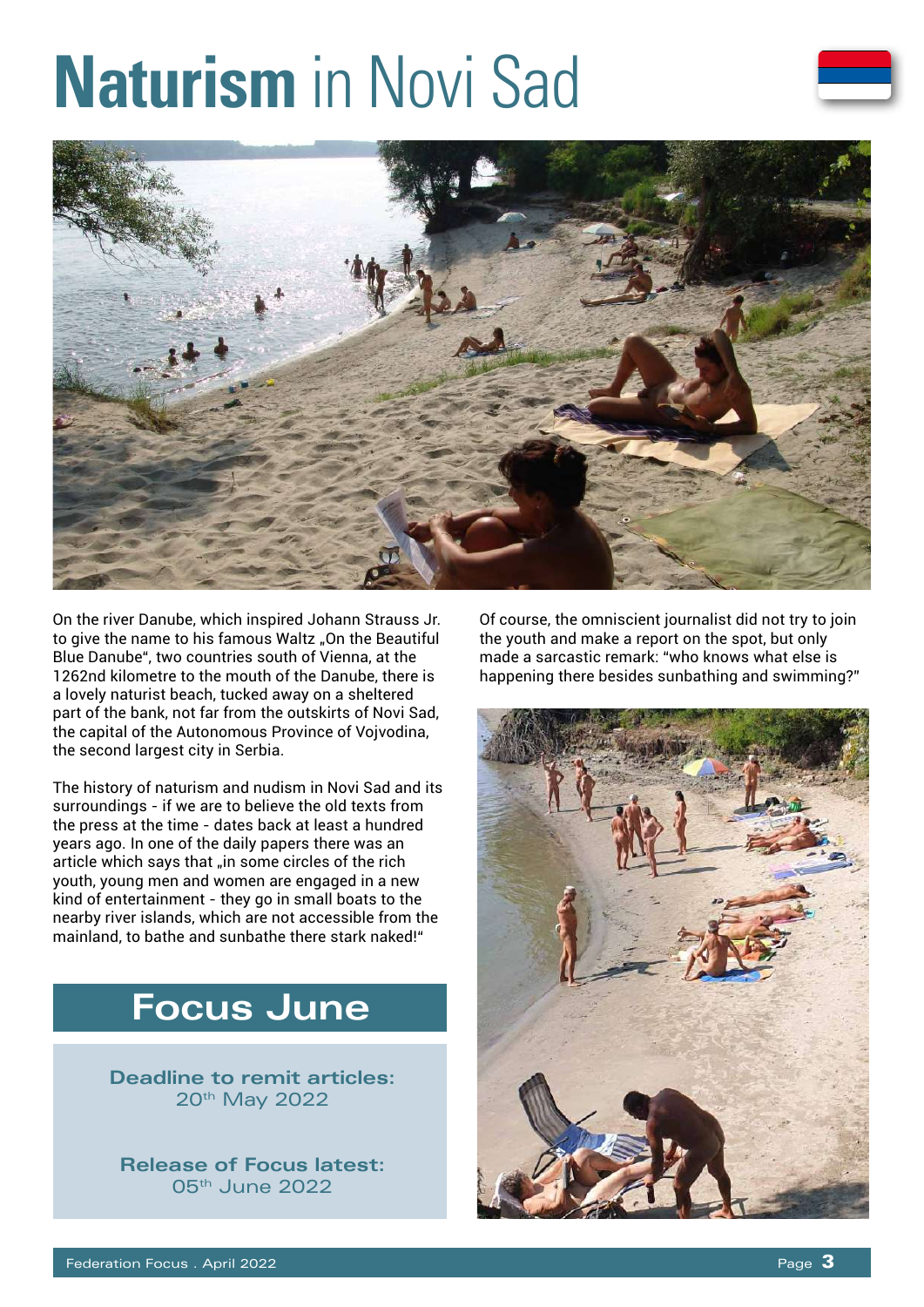According to an unconfirmed "urban legend", the famous Novi Sad resident Mileva Marić, an excellent mathematician, later Mrs. Einstein, also went swimming and sunbathing there.

All the same, it is definitely certain that the grandfathers of today's Novi Sad naturists loved end enjoyed the freedom of exposing their body to the sun and water without the "stupid wet cloth" ("Blödes nasses Ding!") as Otto von Bismarck, Chancellor of Germany called the swimming suit, jumping into the river in Adam's costume.

The roots of today's club could hardly be directly connected with the "crazy party of fashionable youth" from the early 1920s (although we have second and third generation naturists), but the writer of these lines can confirm from personal experience that fifty or more years ago people enjoyed the benefits of nudism almost at the same place where they do it now. The Danube is a powerful river, so the coast is constantly changing and taking on new forms. In the beginning, the social nudity was practised without organization, spontaneously, similar to the GDR, without a fence, without a club, even without the obligation for everyone to be naked.

The beach at that time was more than a kilometre long at summer water level with wide sand coast, with summer water temperature of the main course of the Danube 21-24ºC. On hot summer days, over 1000 bathers would come, of which at least 950 were completely naked. The remaining 50 were gradually adapting, getting over shame and embarrassment, and many of them would join the fashion of "local folk costumes" on the second or third occasion: Adam's / Eve's costumes.

Since this island, a nudist paradise, which had already been connected to the mainland in the last century, found itself closer to the new residential areas due to urbanisation, at one point it became clear that naturism / nudism could only survive if we built a fence around the space we used. Given that, we founded the Association of Citizens called Naturist Club Kamenjar, which is the toponym of the place where the beach is located.

As urbanisation came closer and closer, our fence grew higher; at first it was small and weak, but a few years ago it was replaced with a new one, with serious pillars and a new gate  $-$  the circumstances forced us to





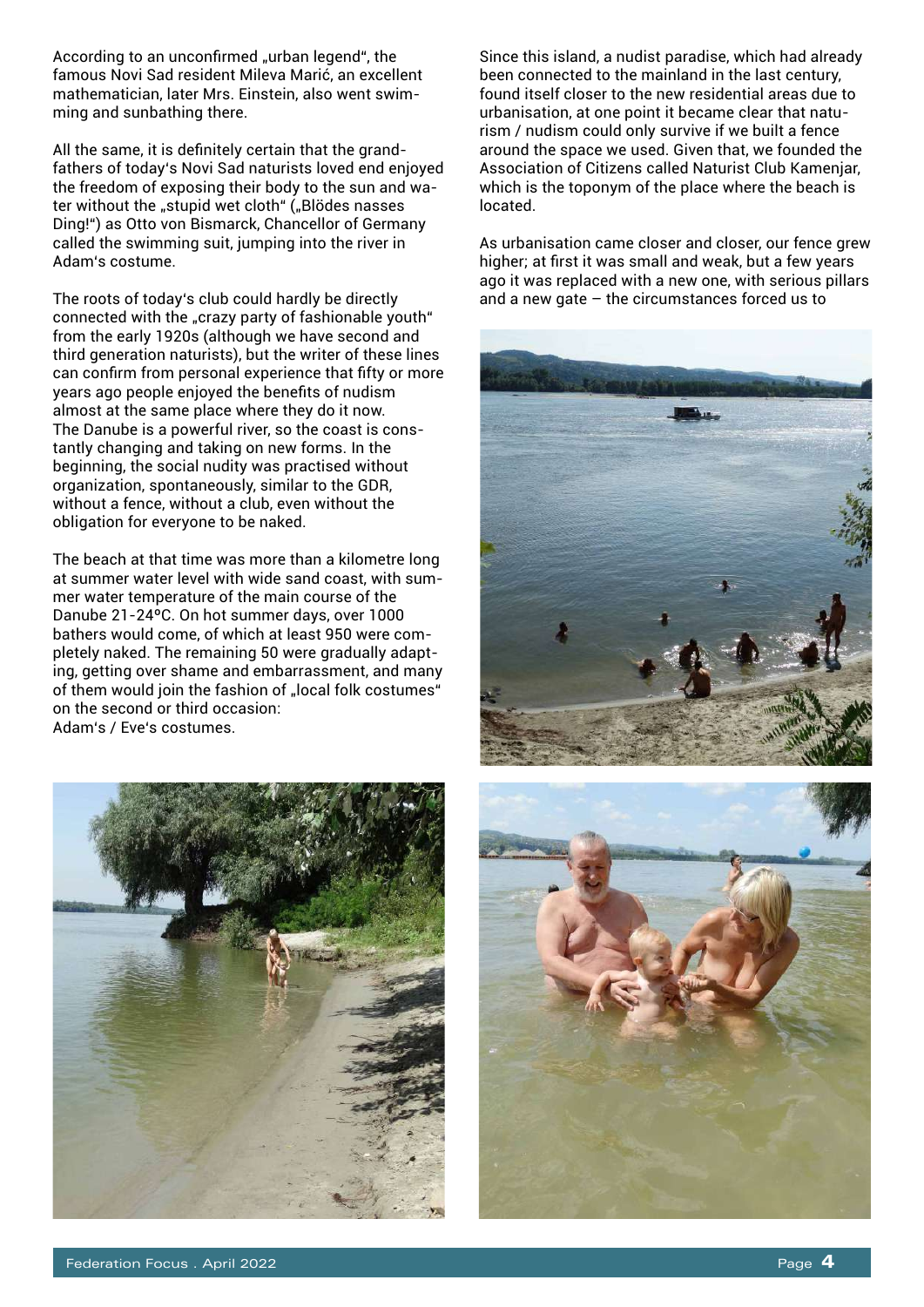separate, not for our sake, but for the sake of those "outside." Of course, the club is open to all those who share and accept our worldviews, it is non-political and gender-neutral: whoever starts a story about politics, pays a fine to the "coffee pot", and whoever



### **Events**

#### 30.04. - 01.05.2022 Skiki Opening Weekend

**Sziksósfürdő Naturist Beach, Hungary** Info: **Diana Katona, Camping manager, +36202498616**

#### 05.06. - 12.06.2022 50. Alpe Adria Meeting



**Solaris Camping Resort, Porec, Croatia** Registration forms and Program are now available in our open EuNat Download from March 2022 on. https://downloads.inf-fni.org/eunat/

violates the norms of decent behaviour in any form - is removed from the beach and asked not to come again. Fortunately, the latter is very rare, and the "coffee pot" has been empty lately.

Our club has developed ties with the club "NaVKE" from Budapest and "Sziki Naturista Club" from Szeged (Hungary), which is reflected in occasional visits in both directions, and among the members of the NKK are all peoples of our multinational local community (Serbs, Hungarians), Germans, Croats, Slovaks, Romanians) but we also have foreigners: Italians, Poles and even a member from a Middle East "country, who can only dream of naturism at home ...

Time will tell what future holds for the Kamenjar Naturist Club. In the third decade of the 21st century, the city is all around us, a magnificent (fourth) bridge over the Danube is being built a kilometre away, (construction just started three days after the INF-FNI delegation visited our beach) which will make it easier to reach us (which we are not so happy about). There are plans in the long run to build a sports and recreational park-forest in that area, and whether there will be good will (we are negotiating with the city) for our beach to fit into that and become the first staterecognized, fenced and official naturist beach in Serbia - the younger will see, it may take many more years.

For now, we are on our own and no one is forcing us out of here.

#### **Author: Géza LENNERT**

Naturist since 1969. He was born in Budapest in 1952, a retired journalist, his two daughters and four grandchildren have been socialized on the naturist beaches of the ex-Yugoslav space

### LE BETULLE Villaggio Naturista

Near the Alps, at 25 km from the center of Turin, 20 minutes from the airport Caselle. Caravans, plots for Recreation Vehicles and tents, completely equipped bungalows, caravans with chalet. Pool, solarium, jacuzzi and sauna. Clubhouse restaurant, petanque, mini-tennis, table tennis, Volleyball. Mountain bike circuits and trails in Park Mandria

**Sights:** Venaria Royal Palace and Park, St. Michele Abbey, Rivoli Castle, Mole Antonelliana, Egyptian Museum, Piazza S. Cario, Basilica of Superga.

**Via Lanzo 33 - 10040 La Cassa (TO) - Italy Tel/Fax +39.011.984.29.62 Tel +39.011.984.28.19 Mail: info@lebetulle.org** 

#### www.lebetulle.org



**Liechtensteinischer Naturisten Verein**